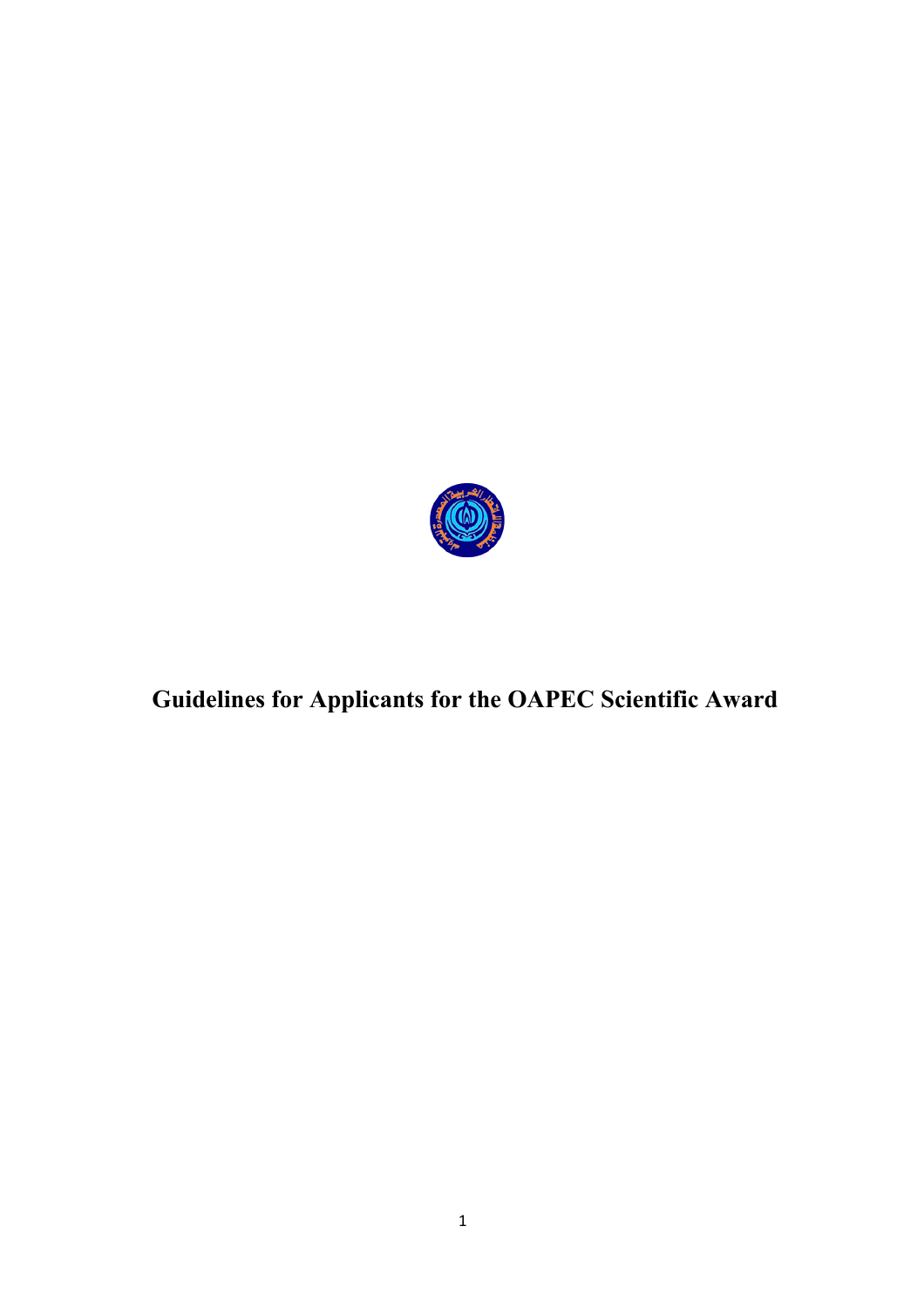## **Search Structure:**

The research submitted for the award shall consist of the cover page, introduction, executive summary, table of contents, list of figures, list of tables, research chapters, conclusions and recommendations, glossary of terms, list of references, abstract in English and appendices (optional if required).

- v **Cover page**: The cover page must contain the title of the research (font: PT Heading, size: 20 bold) which express the main problem of the research.
- **❖** Introduction: The introduction should contain the following elements:
- A brief description of the research topic and its importance.
- The value that research will add to the oil, gas and energy industry.
- The most important findings and recommendations of the research.
	- v **Executive Summary**: The summary should provide a general idea of the research objectives, the contents of the research chapters, and the most important findings and recommendations that have been concluded.
	- \* **Table of Contents**: The list of contents must contain the main title and sub titles of the research chapters and their page numbers. (Attachment-1)
	- v **List of figures:** The Figures List must contain the numbers of the figures mentioned in the chapters along with their page numbers as follows: Figure (chapter numberfigure number)
	- v **List of tables**: The list of tables must contain the numbers of the tables mentioned in the chapters along with their page numbers and written as follows: Table (chapter number – table number)
	- v **List of symbols and terms**.
	- v **Research chapters**: Each chapter should begin with a cover page containing the chapter number and title, font and size as follows:

Chapter one (font: PT Bold Heading, size: 24)

Title of the chapter: (font: PT Bold Heading, size: 20)

1.1: Sub-title: (font: Calibri, size:14 Bold)

**❖** Summary: no more than two pages or 800 words.

### **Example 3** Conditions for the formal structure of the research:

The research is submitted to the General Secretariat of the Organization of Arab Petroleum Exporting Countries in the form of a pdf file, and another in the form of a word, with another separate pdf file containing an overview of the researcher's academic qualifications and practical experience, during the period specified in the award announcement. The mentioned files shall be sent to the e-mail indicated in the announcement of the award.

v **The number of research words should not be less than 15,000 words**.

 $\div$  Paper size should be A4.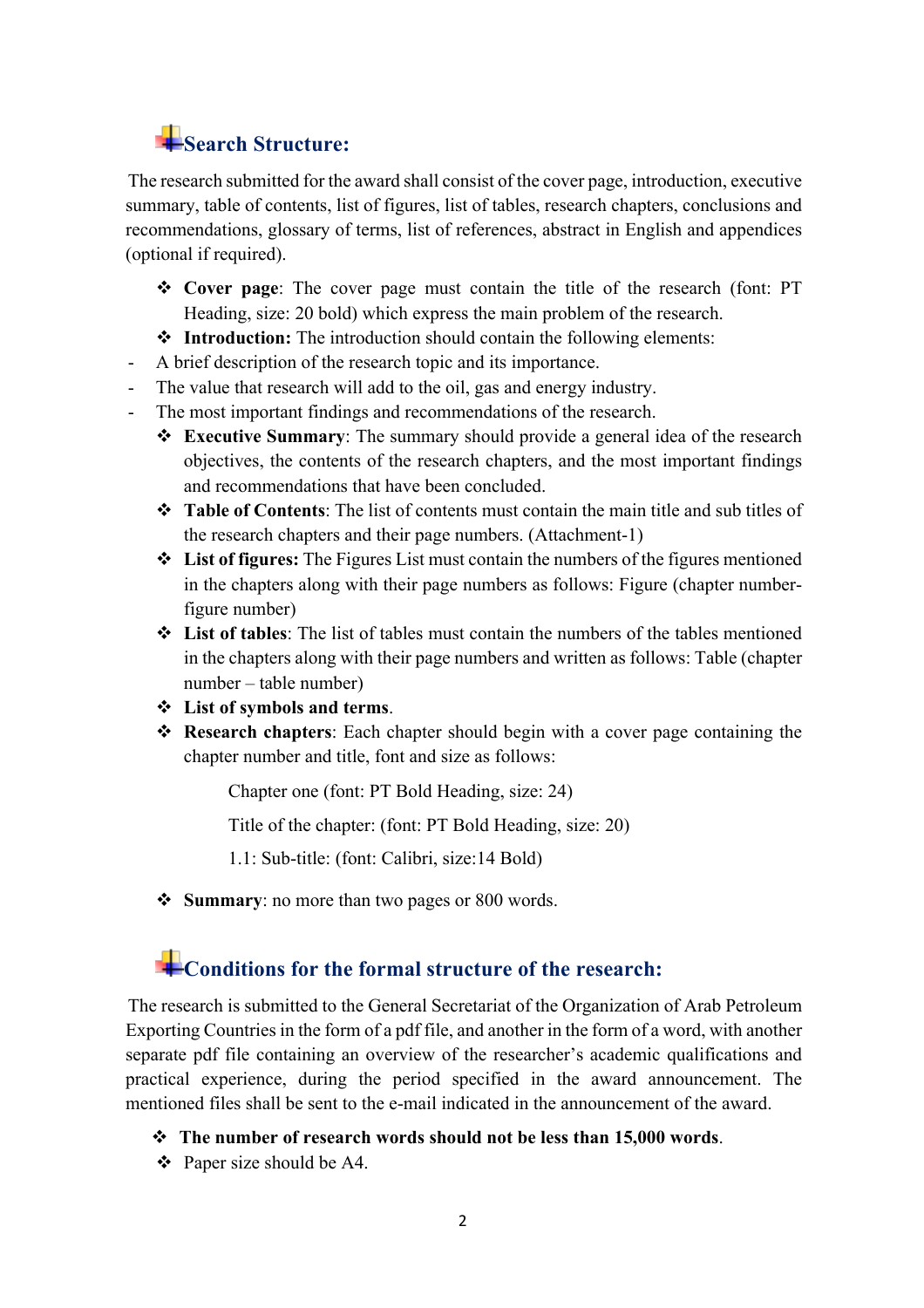- Numbering the pages in Arabic letters  $(3,2,1, \ldots)$  at the bottom and center of the page.
- $\triangleleft$  Margins of the page must be as following:
	- -Top margin 2.54 cm -Bottom margin 2.54 cm -Right margin 3.17 cm -Left margin 3.17 cm -Space between lines 1.5
- $\triangle$  The font size and type must be as shown below:

-Chapter Headlines (font: PT Bold Heading, size:18 Bold)

-Chapter subtitles (font: PT Bold Heading, size:16 Bold)

-Texts of introduction, summary and main chapters (font: Times New Roman, size:14 Regular)

-Lists of contents, figures, tables, terms, and references (font: Times New Roman, size:12 Regular)

v Inserting the references in research texts should follow The Harvard System of referencing.

### **Principles of Research Evaluation**

Preferential marks are awarded for research submitted to the award, according to the following bases:

• Commitment to the formal requirements in terms of the research components in terms of the cover page, introduction, executive summary, list of contents, list of figures, list of tables, list of terms, research chapters, conclusions and recommendations, and list of references.

• The extent of the interest provided by the research to the petroleum industry in the member states of the Organization of Arab Petroleum Exporting Countries (OAPEC).

• Consistency of the research paragraphs and the logical presentation of research ideas.

• The accuracy of the use of references and the extent of commitment to the original citation

- The quality and up-to-date of the references used in the research.
- Language integrity, no spelling and grammatical errors.
- Focusing on the formulation of paragraphs and avoiding repetition and lengthening.